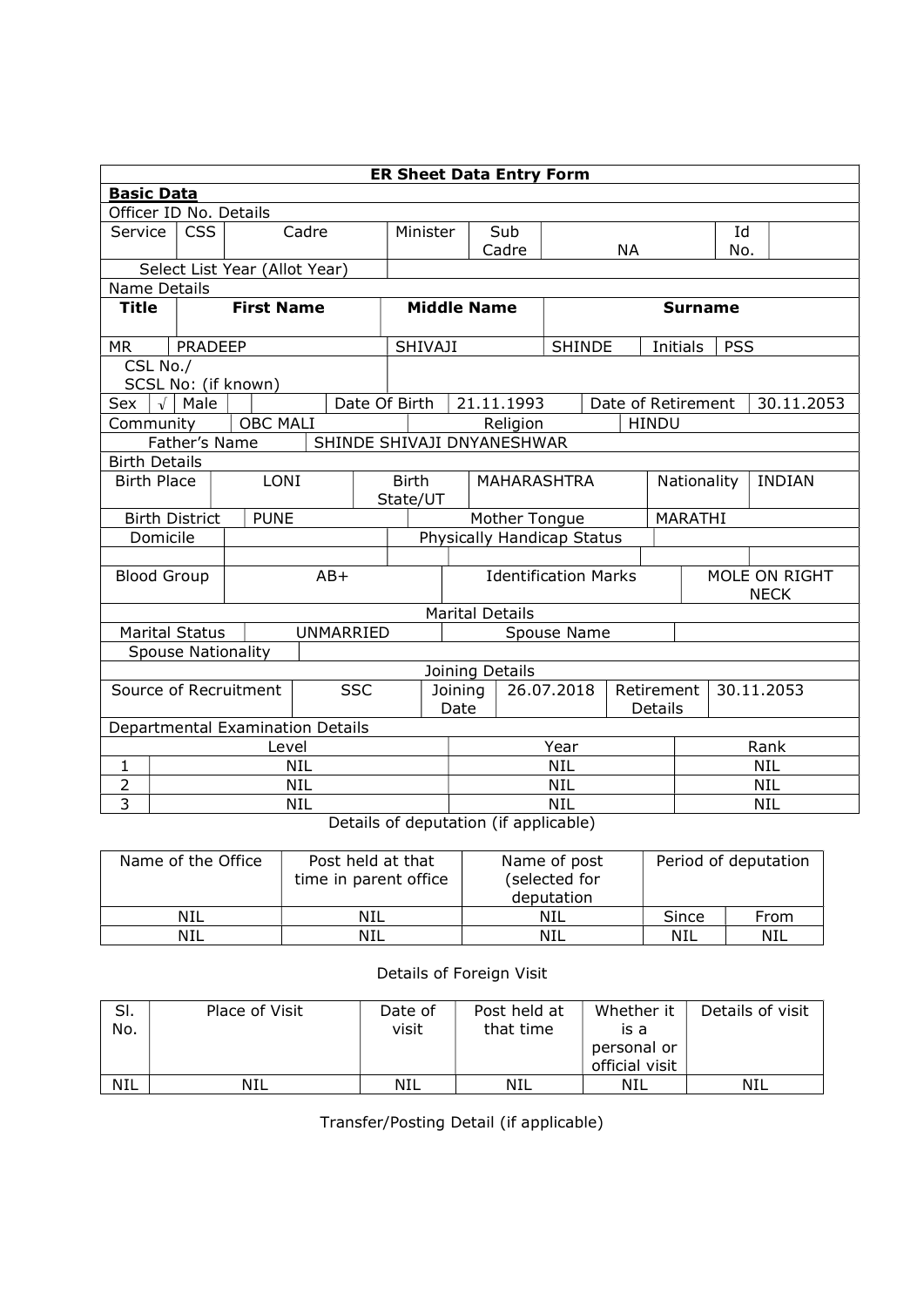| Place                                           |                           |                      |            |                | Period of posting               |                                        |            |                            |           |                            |                                                                                                           |  |  |
|-------------------------------------------------|---------------------------|----------------------|------------|----------------|---------------------------------|----------------------------------------|------------|----------------------------|-----------|----------------------------|-----------------------------------------------------------------------------------------------------------|--|--|
| <b>NIL</b>                                      |                           |                      |            |                |                                 | Since                                  |            | From                       |           |                            |                                                                                                           |  |  |
|                                                 |                           |                      | <b>NIL</b> |                |                                 |                                        | <b>NIL</b> |                            |           |                            |                                                                                                           |  |  |
|                                                 | Remarks (if any)          |                      |            |                |                                 |                                        |            |                            |           |                            |                                                                                                           |  |  |
| Language known                                  |                           |                      |            |                |                                 |                                        |            |                            |           |                            |                                                                                                           |  |  |
|                                                 |                           |                      |            |                |                                 |                                        |            | <b>Read</b>                |           | <b>Write</b>               | <b>Speak</b>                                                                                              |  |  |
| Indian Language<br>$1\vert$<br>MARATHI<br>Known |                           |                      |            |                |                                 |                                        |            | <b>YES</b>                 |           | <b>YES</b>                 | <b>YES</b>                                                                                                |  |  |
|                                                 |                           | $\overline{2}$       |            | HINDI          |                                 |                                        |            | <b>YES</b>                 |           | <b>YES</b>                 | <b>YES</b>                                                                                                |  |  |
|                                                 |                           | 3                    |            | <b>ENGLISH</b> |                                 |                                        |            | <b>YES</b>                 |           | <b>YES</b>                 | <b>YES</b>                                                                                                |  |  |
| Foreign Languages                               |                           |                      |            | <b>NIL</b>     |                                 |                                        |            | <b>NIL</b>                 |           | <b>NIL</b>                 | <b>NIL</b>                                                                                                |  |  |
| 1                                               |                           | $\overline{2}$       |            | <b>NIL</b>     |                                 |                                        |            | <b>NIL</b>                 |           | <b>NIL</b>                 | <b>NIL</b>                                                                                                |  |  |
|                                                 |                           | $\overline{3}$       |            | <b>NIL</b>     |                                 |                                        |            | <b>NIL</b>                 |           | <b>NIL</b>                 | <b>NIL</b>                                                                                                |  |  |
|                                                 |                           |                      |            |                |                                 |                                        |            |                            |           |                            | Qualification (Use extra photocopy sheets for multi qualifications, experience, training, awards details) |  |  |
|                                                 | Qualification             |                      |            |                |                                 | Discipline                             |            |                            |           |                            | Specialization 1                                                                                          |  |  |
|                                                 | <b>B.SC</b>               |                      |            |                |                                 |                                        |            |                            |           | <b>MATHEMATICS</b>         |                                                                                                           |  |  |
|                                                 | Year                      |                      |            |                | Division                        |                                        |            | <b>CGPA</b>                |           |                            | Specialization 2                                                                                          |  |  |
|                                                 | 2014                      |                      |            |                | PASS WITHOUT<br><b>DIVISION</b> |                                        |            |                            |           |                            |                                                                                                           |  |  |
|                                                 | Institution               |                      |            |                | University                      |                                        |            | Place                      |           |                            | Country                                                                                                   |  |  |
| <b>MODERN COLLEGE</b><br>SHIVAJINAGAR PUNE      |                           |                      |            | <b>PUNE</b>    |                                 | <b>PUNE</b>                            |            |                            |           |                            | <b>INDIA</b>                                                                                              |  |  |
| <b>Experience</b>                               |                           |                      |            |                |                                 |                                        |            |                            |           |                            |                                                                                                           |  |  |
|                                                 |                           | Type of Posting      |            |                |                                 | <b>TEMPORARY</b>                       |            |                            |           |                            |                                                                                                           |  |  |
|                                                 |                           |                      |            |                |                                 |                                        |            |                            |           |                            |                                                                                                           |  |  |
|                                                 |                           | Designation          |            |                | LABORATORY ASSISTANT - GR. II   |                                        |            |                            |           |                            |                                                                                                           |  |  |
|                                                 |                           |                      |            |                |                                 |                                        |            |                            |           |                            |                                                                                                           |  |  |
|                                                 |                           | Ministry             |            |                | MOWR RD & GR                    |                                        |            |                            |           |                            |                                                                                                           |  |  |
|                                                 |                           | Office               |            |                | <b>CWPRS</b>                    |                                        |            |                            |           |                            |                                                                                                           |  |  |
|                                                 |                           |                      |            |                |                                 |                                        |            |                            |           |                            |                                                                                                           |  |  |
|                                                 | <b>Experience Subject</b> |                      |            |                |                                 | Period of Posting                      |            |                            |           |                            |                                                                                                           |  |  |
|                                                 | Major                     |                      |            |                | Minor                           |                                        |            |                            |           | From                       | To                                                                                                        |  |  |
|                                                 |                           |                      |            |                |                                 |                                        |            |                            |           |                            |                                                                                                           |  |  |
|                                                 |                           |                      |            |                |                                 |                                        |            |                            |           |                            | Note:-Refer the Annexure to fill above Major, Minor Subjects and below given training subject             |  |  |
| Training                                        |                           |                      |            |                |                                 |                                        |            |                            |           |                            |                                                                                                           |  |  |
| <b>Training Year</b>                            |                           |                      |            |                |                                 | <b>Training Name</b>                   |            |                            |           |                            | <b>Training Subject</b>                                                                                   |  |  |
|                                                 |                           |                      |            |                |                                 |                                        |            | <b>Field Visit Country</b> |           |                            | Field Visit Place (within India)                                                                          |  |  |
|                                                 |                           |                      |            |                |                                 |                                        |            |                            | Duration  |                            |                                                                                                           |  |  |
| <b>Sponsoring Authority</b>                     |                           |                      |            |                |                                 | Period of Training<br>To               |            |                            | in Weeks) |                            | Result                                                                                                    |  |  |
| From                                            |                           |                      |            |                |                                 |                                        |            |                            |           | Qualified<br>Not Qualified |                                                                                                           |  |  |
|                                                 |                           |                      |            |                |                                 |                                        |            |                            |           |                            |                                                                                                           |  |  |
| Type of Activity:                               |                           |                      |            |                |                                 | <b>Awards/Publications</b><br>Academic |            |                            |           |                            | Non Academic                                                                                              |  |  |
|                                                 |                           | <b>Activity Area</b> |            |                |                                 |                                        |            | <b>Activity Subject</b>    |           | <b>Activity Title</b>      |                                                                                                           |  |  |
|                                                 |                           |                      |            |                |                                 |                                        |            |                            |           |                            |                                                                                                           |  |  |
| Month<br>Day                                    |                           |                      | Year       |                |                                 | Activity<br>Description/Remarks        |            |                            |           | Level                      |                                                                                                           |  |  |